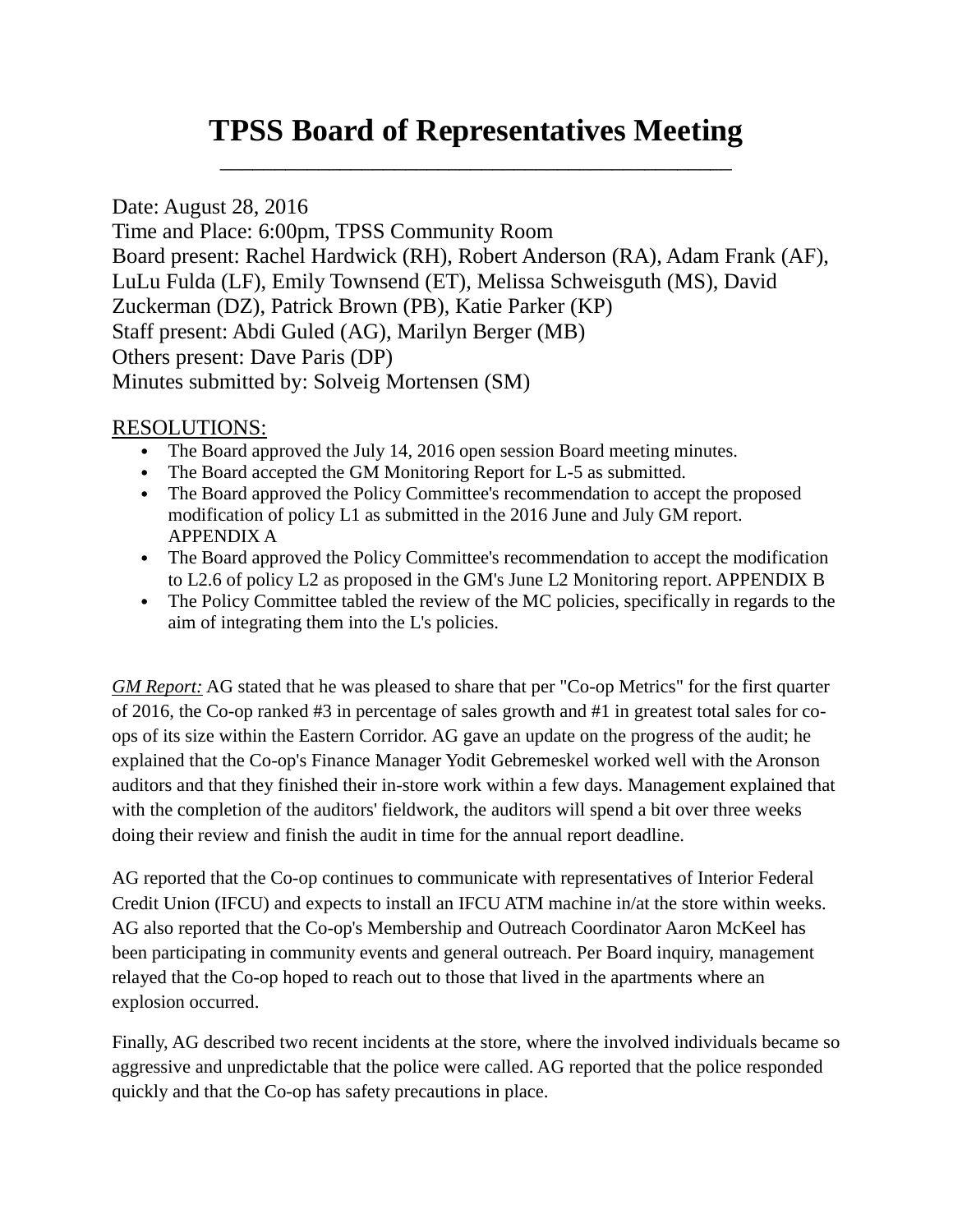*Membership Committee:* LF conferred with Board and management about the fall Memberowners meeting. The meeting was planned for the date of October 23rd and the location will be the Takoma Park Volunteer Fire Department.

*The Policy Committee:* DZ shared the Policy Committee's recommendation to accept the GM's proposed modifications to policies L-1 and L-2. DZ reported that the Policy Committee reviewed policies G8 and G9 and recommend no changes at this time. In addition, DZ explained that the Policy Committee is tabling the task of integrating the MC's policies into the L's policies.

*MAFCA:* PB described the recent MAFCA meeting hosted by the Common Market in Frederick, MD. PB shared that the Common Market (CM) was celebrating its 40th anniversary; MAFCA attendees toured the store and learned about the CM's profitable meat and seafood department and the CM's relationship with their local, organic suppliers. PB also summarized how the MAFCA attendees discussed other types of co-ops, the interest in becoming a licensed beer and wine seller, and the challenges they also face with maintaining an operable, accessible loading dock.

*Expansion Update:* Management gave the following updates on the expansion:

- the City of Takoma Park signed the land development agreement with Neighborhood Development Company (NDC)
- to date the Co-op has not signed a letter of intent and does not plan to do so until the Coop is assured that its unloading needs will be met
- the Co-op has agreed to work with a mediator if mediation will sufficiently address the Co-op's needs
- the Council set up an advisory committee that is charged with organizing community meetings and garnering community feedback re: the redevelopment of the municipal lot. These meetings are open and co-sponsored by NDC and the City; the Co-op is planning to attend them

Meeting adjourned 7:05pm

#### Term 2016:

| Rep.         | Dec. Jan. Mar. April May July Aug |        |        |         |        |        |        |
|--------------|-----------------------------------|--------|--------|---------|--------|--------|--------|
|              |                                   |        |        | (May 1) |        |        |        |
| Anderson     | *                                 | ∗      | ∗      | ∗       | ∗      | *      | *      |
| <b>Brown</b> | *                                 | $\ast$ | $\ast$ | ∗       | $\ast$ | ex     | *      |
| Frank        | *                                 | $\ast$ | *      | $\ast$  | ∗      | $\ast$ | $\ast$ |
| Fulda        | $ex *$                            |        | $\ast$ | ex      | *      | $\ast$ | $\ast$ |
| Hardwick     | *                                 | ∗      | ∗      | $\ast$  | $\ast$ | $\ast$ | $\ast$ |
| Parker       | *                                 | ex     | *      | ∗       | ex     | ex     | *      |
| Schweisguth  | $\ast$                            | ex     | *      | ∗       | *      | $\ast$ | ∗      |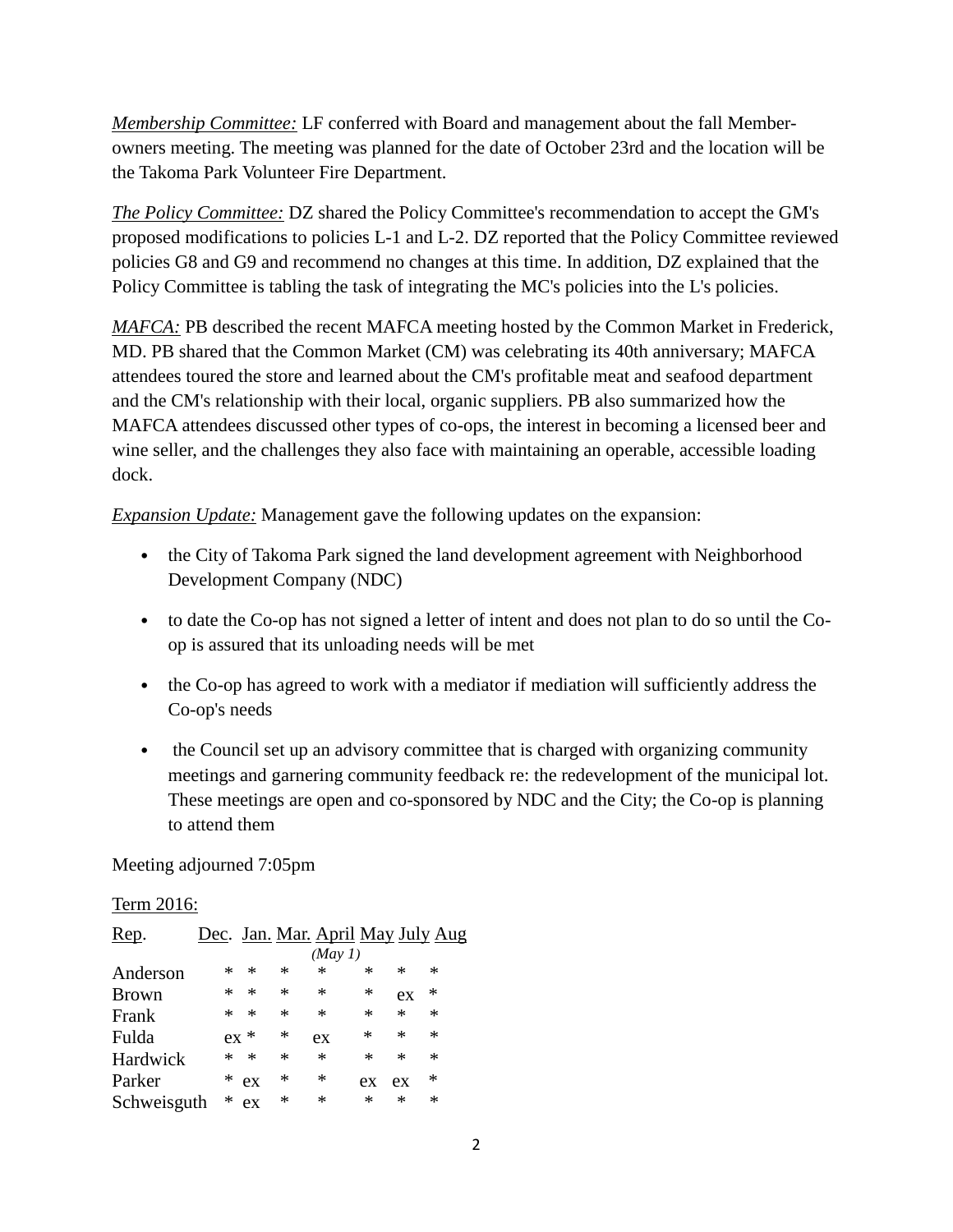| Townsend          | $*$ * |  | -*           |  |
|-------------------|-------|--|--------------|--|
| Zuckerman ex ex * |       |  | $*$ $ex$ $*$ |  |

(ex=excused)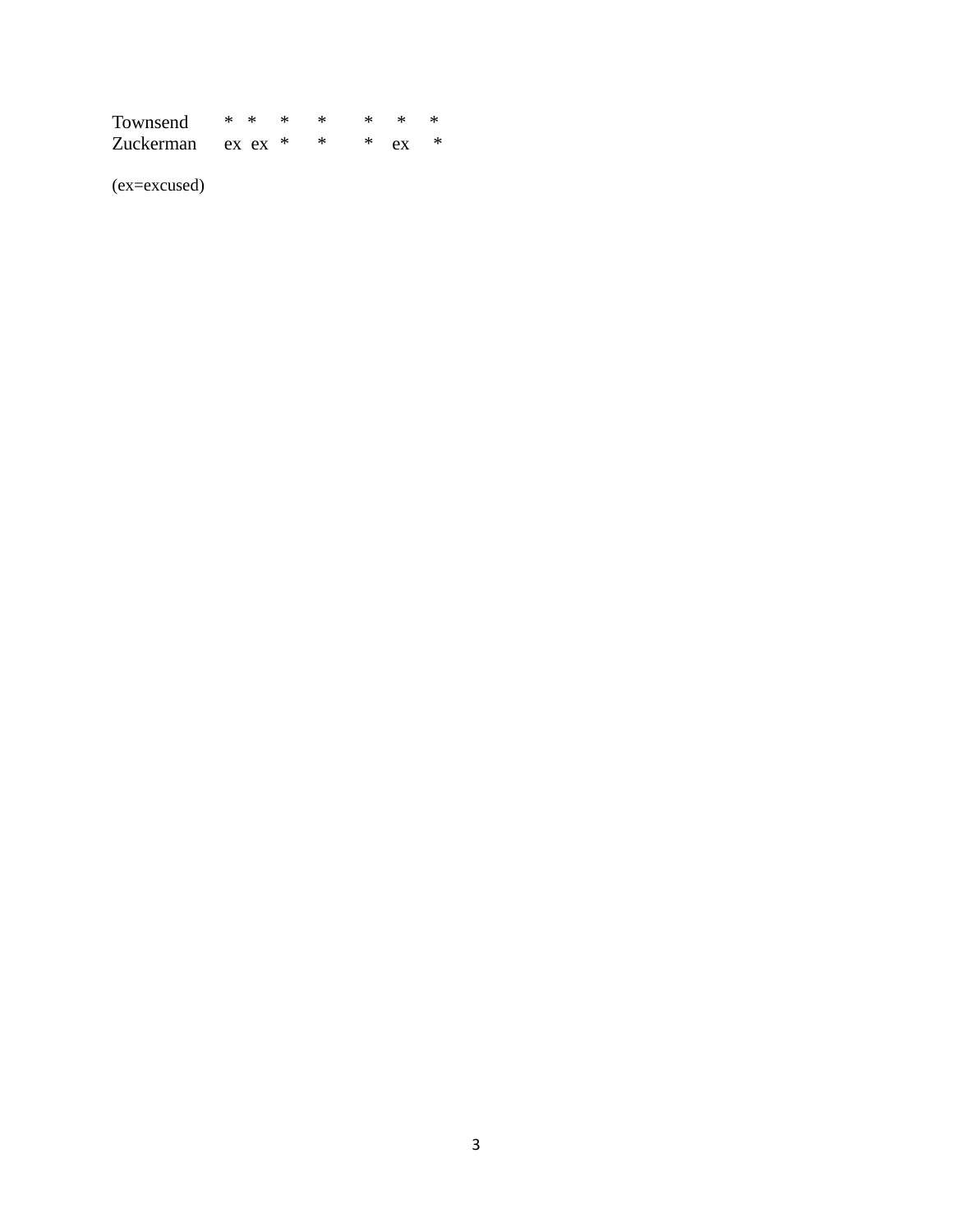#### **APPENDIX A:**

Policy Type: Executive Limitation Policy Title: L1 – Customer Service and Value Adopted: July 2002 Last Revised: August 2016

Customer Service is a high priority at TPSS Co-op. Consistent with TPSS end statements, the general manager shall make every effort to ensure that TPSS Co-op provides exceptional value and service to customers.

MONITORING: The GM will create a system for soliciting, addressing, and reporting customer suggestions, complaints, and product requests that will be reviewed regularly by the Board.